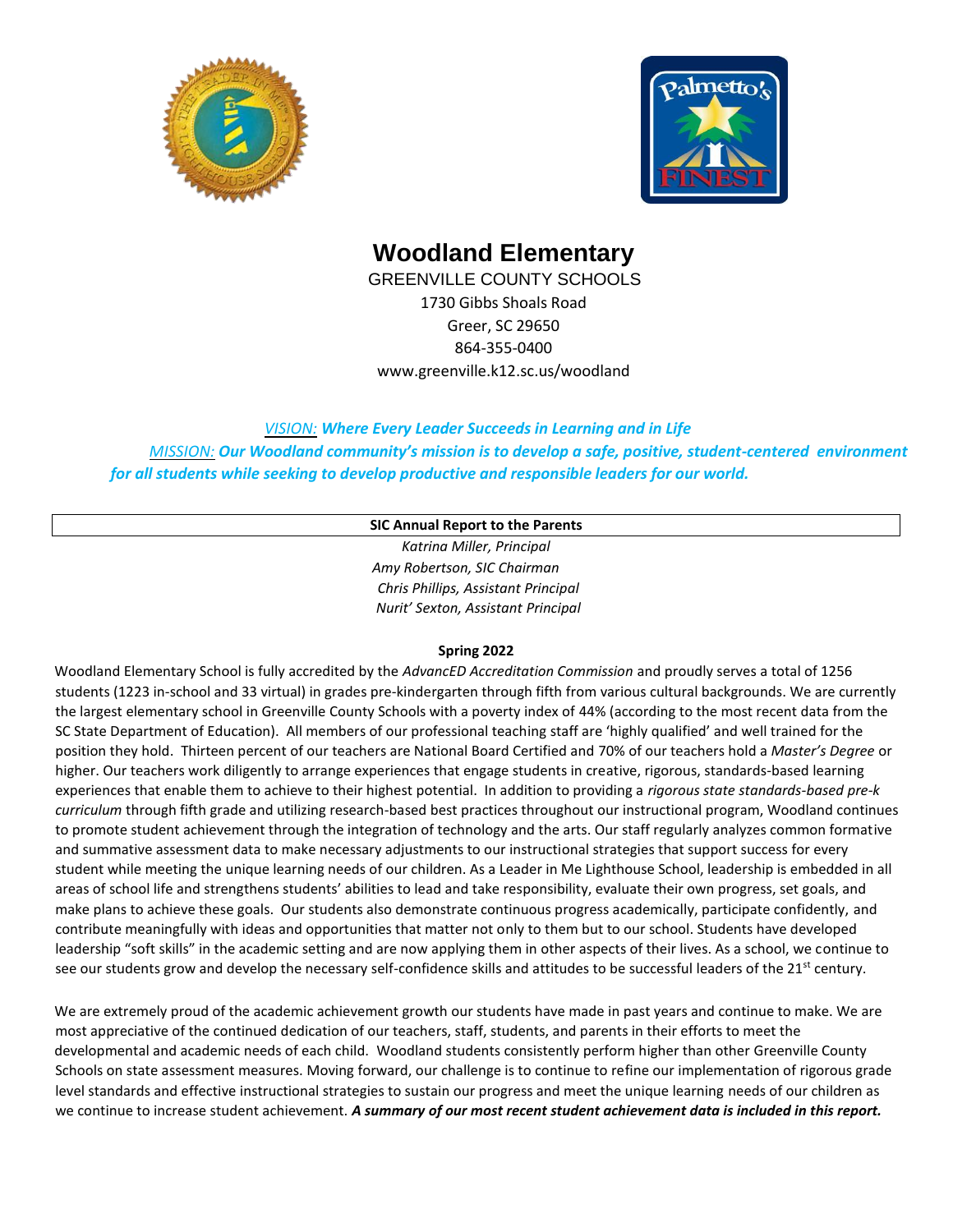*Our Parent –Teacher Association (PTA), School Improvement Council (SIC*), *and Parent Lighthouse* are involved in essential aspects of Woodland. These organizations continually explore innovative ways to recruit and retain parents and volunteers. We believe that utilizing the skills, talents, and abilities of our parents and community volunteers further enhance the effectiveness of our school program. Creating an environment and providing opportunities that welcome and engage parents as partners are key components of our continued success. The financial support, commitment to volunteerism, and creative problem-solving abilities of our parents and volunteers enable us to enjoy access to opportunities that would not be possible otherwise. Our SIC/Parent Lighthouse is currently working with our student Wildlife Habitat Leaders to meet the requirements for Woodland to become a certified Wildlife Habitat. This group is also investigating the possibility of adding a nature trail to Woodland Elementary.

As a school family, we share a vision and belief that every child can achieve to his or her maximum potential if provided with a rigorous standards-based academic program, quality leadership opportunities, targeted support, consistent encouragement, and love. We remain fully committed to that vision.

### *Summary of Student Performance Data*



### Third Grade: SC Ready ELA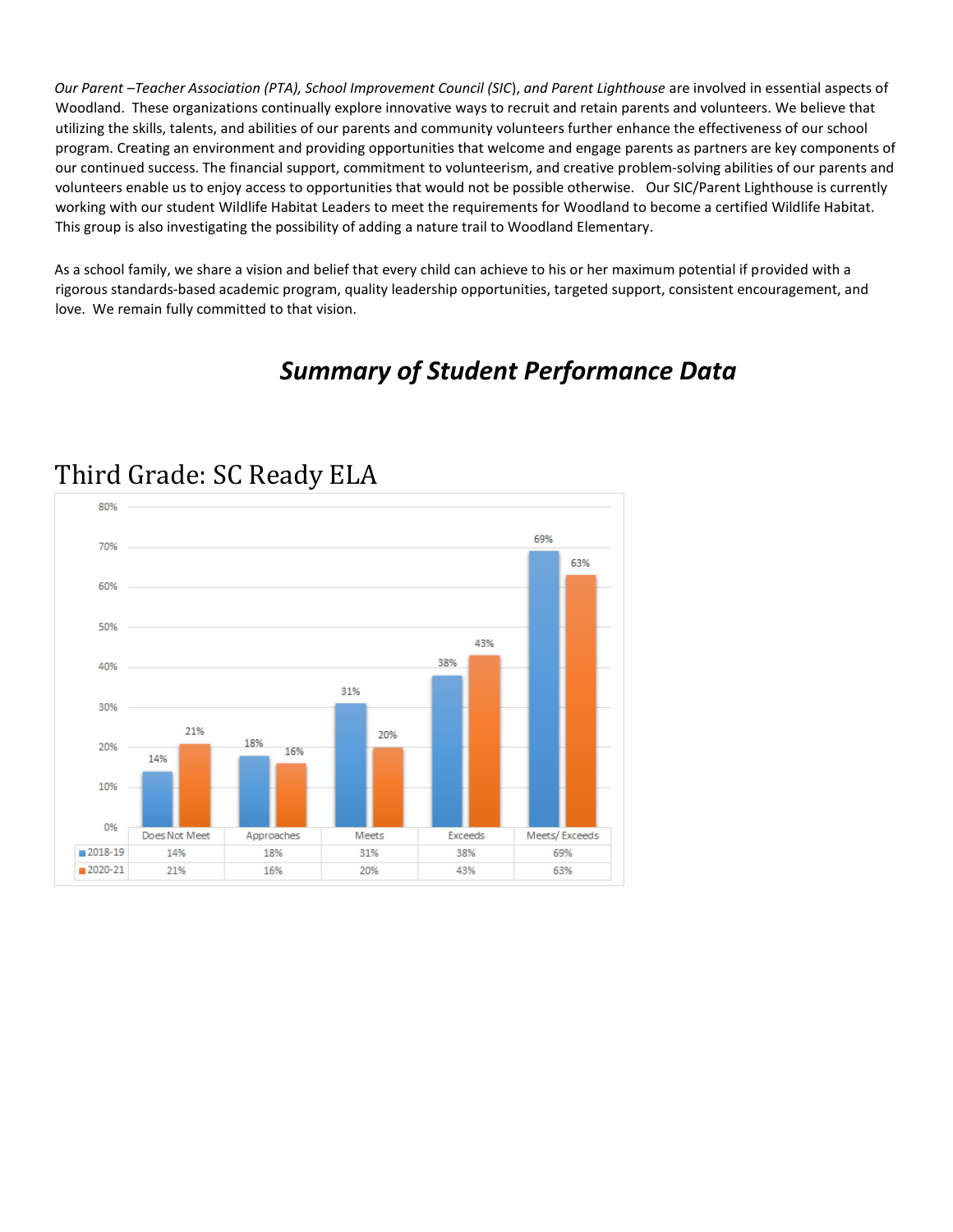

# Fourth Grade: SC Ready ELA

## Fifth Grade: SC Ready ELA

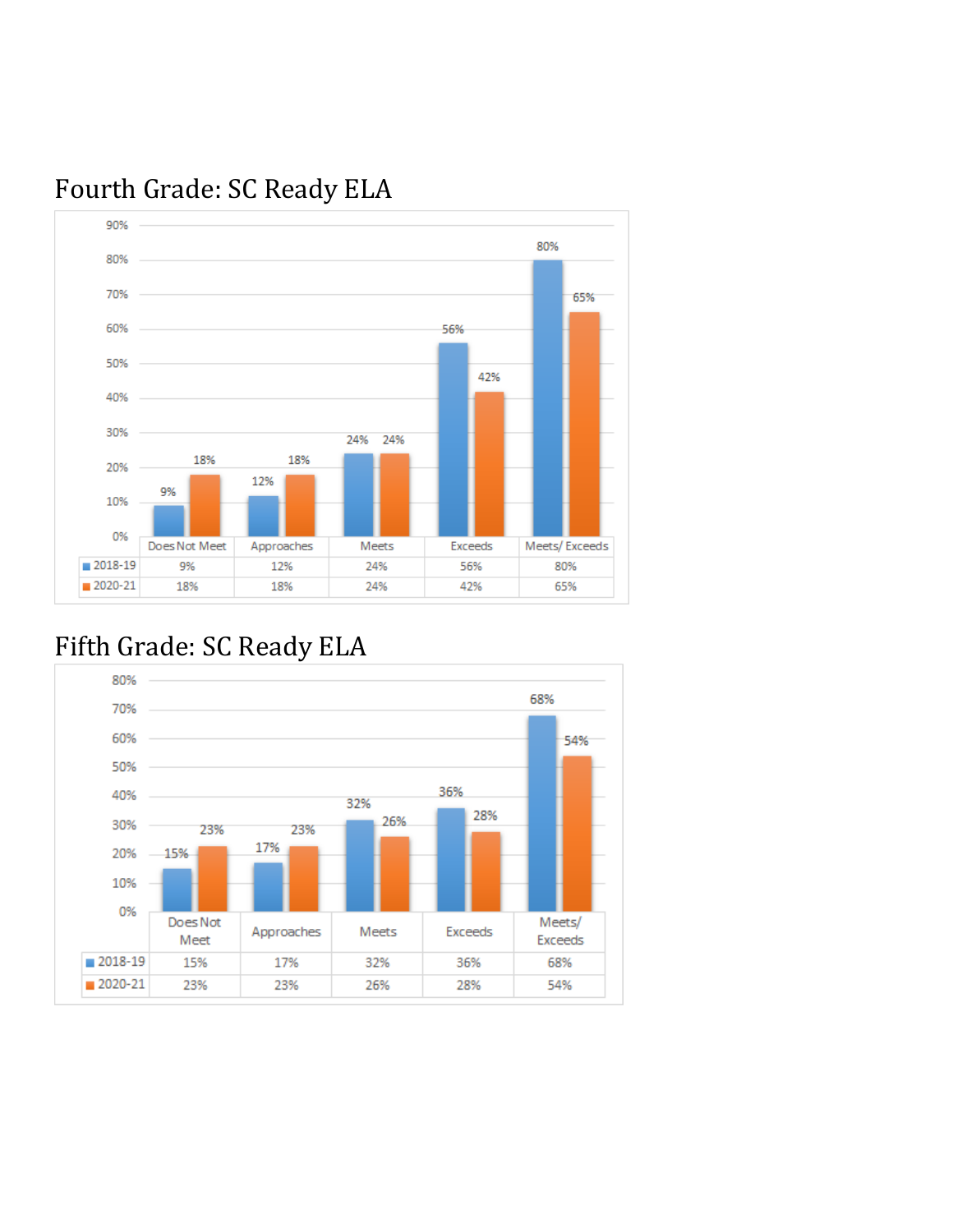

# Woodland vs District: SC Ready ELA

## Third Grade: SC Ready Math

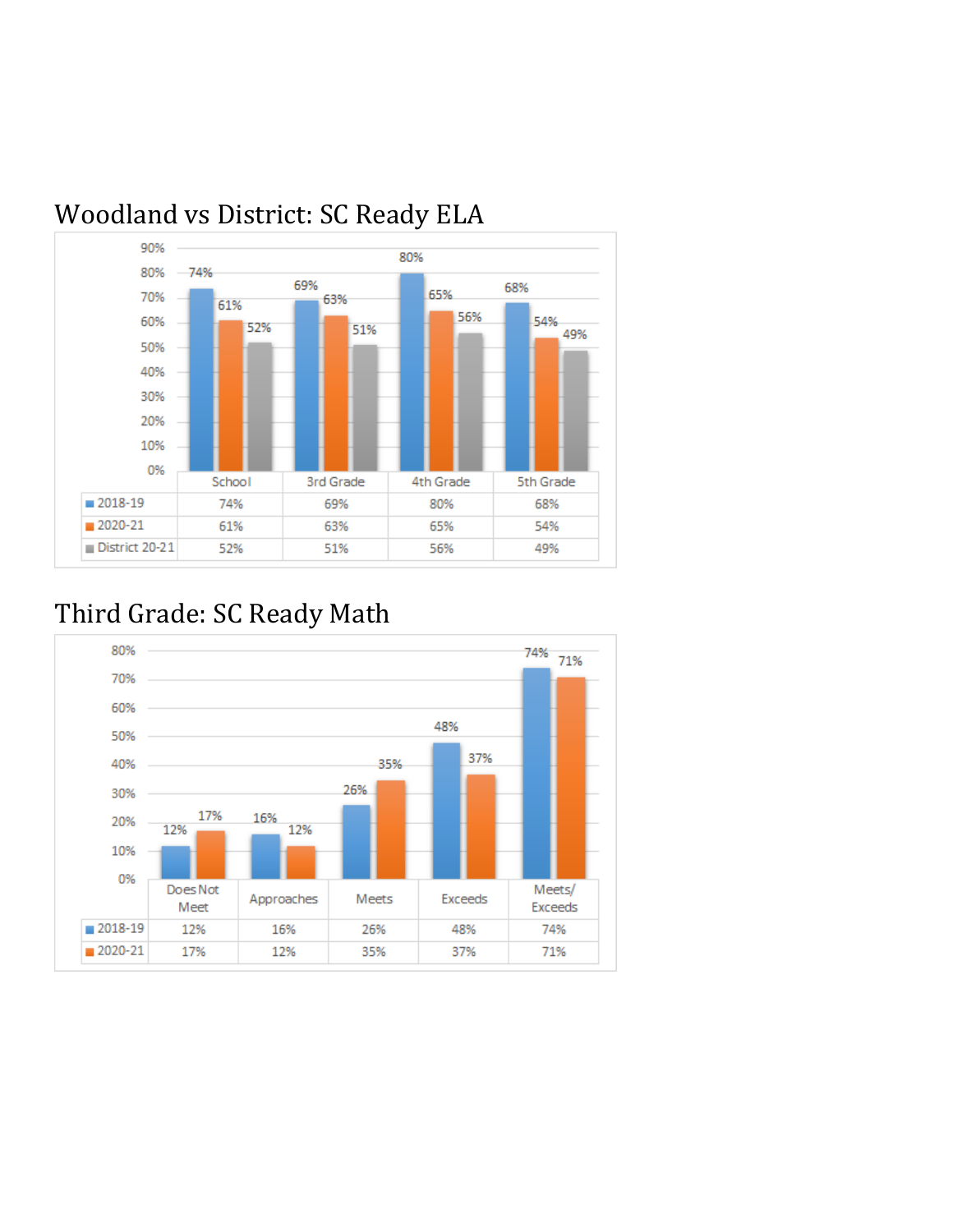

## Fourth Grade: SC Ready Math

# Fifth Grade: SC Ready Math

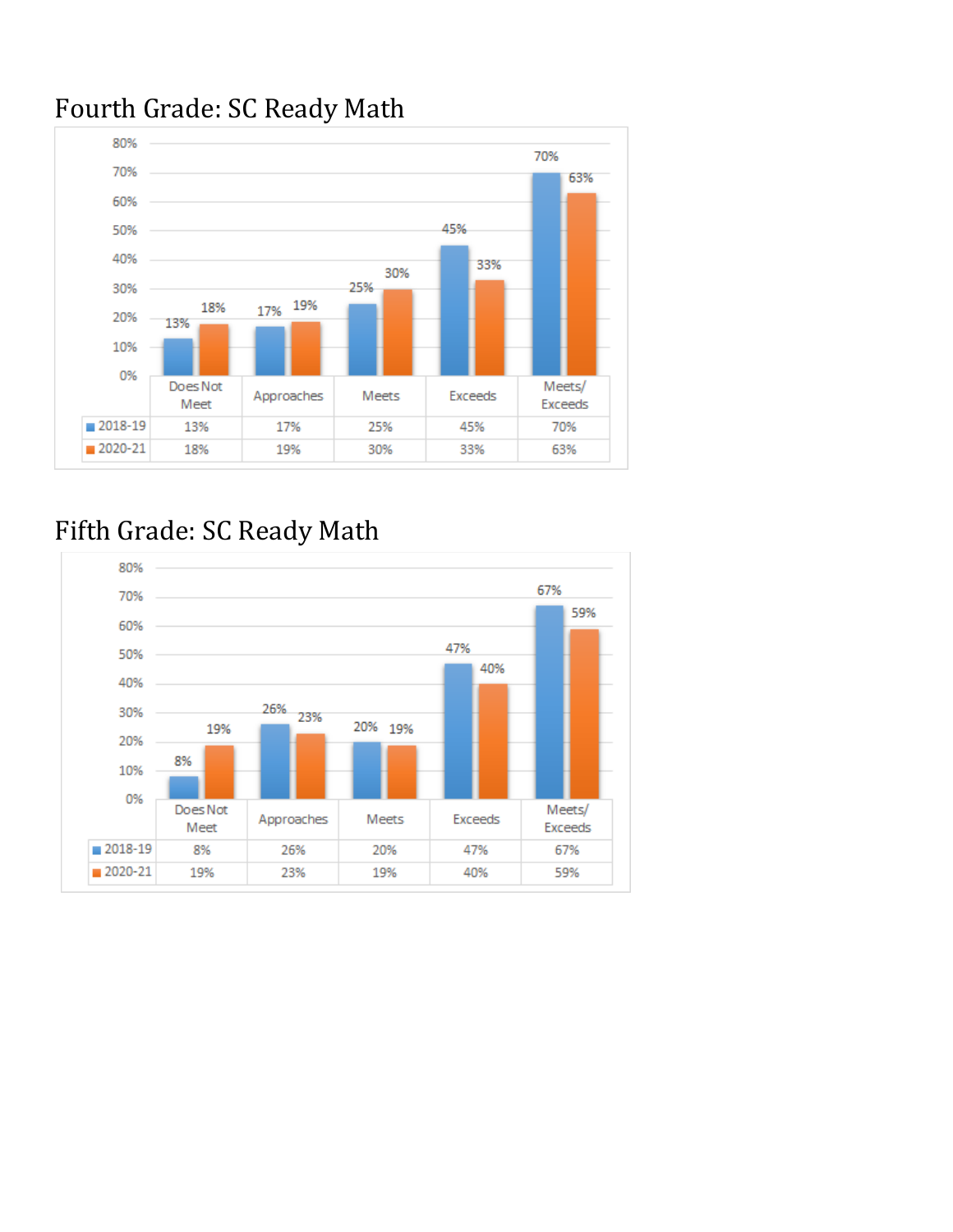

# Woodland vs. District: SC Ready Math

| <b>Awards and Honors</b>                                                                                              |
|-----------------------------------------------------------------------------------------------------------------------|
| Fully accredited by AdvancED Accreditation Commission 2018-2023                                                       |
| Palmetto's Finest School 2020                                                                                         |
| Excellent Report Card Ratings: 2009-2015, 2018, 2019                                                                  |
| Palmetto Gold Ranking: 2017-2018, 2018-2019                                                                           |
| Palmetto's Finest Finalist-2020                                                                                       |
| SchoolDigger-ranked 62nd out of 622 elementary schools in South Carolina (2021-2022)                                  |
| Became an official The Leader in Me school- Fall 2014                                                                 |
| Achieved "Lighthouse School" status with The Leader in Me- Spring 2017, recertified 2022                              |
| Leader In Me-recognized as an Academic School of Distinction: 2017-2018, 2018-2019, 2019-2020                         |
| 70 Percent of Teachers with Advanced Degrees                                                                          |
| 13 Percent of Teachers are National Board Certified                                                                   |
| National R.A.M.P Award-2013 to present (Recognized American School Counseling Model Program)                          |
| South Carolina Junior BETA Club Convention Results:<br><b>State Winners: 2015-2020</b><br>National Winners: 2016-2018 |
|                                                                                                                       |